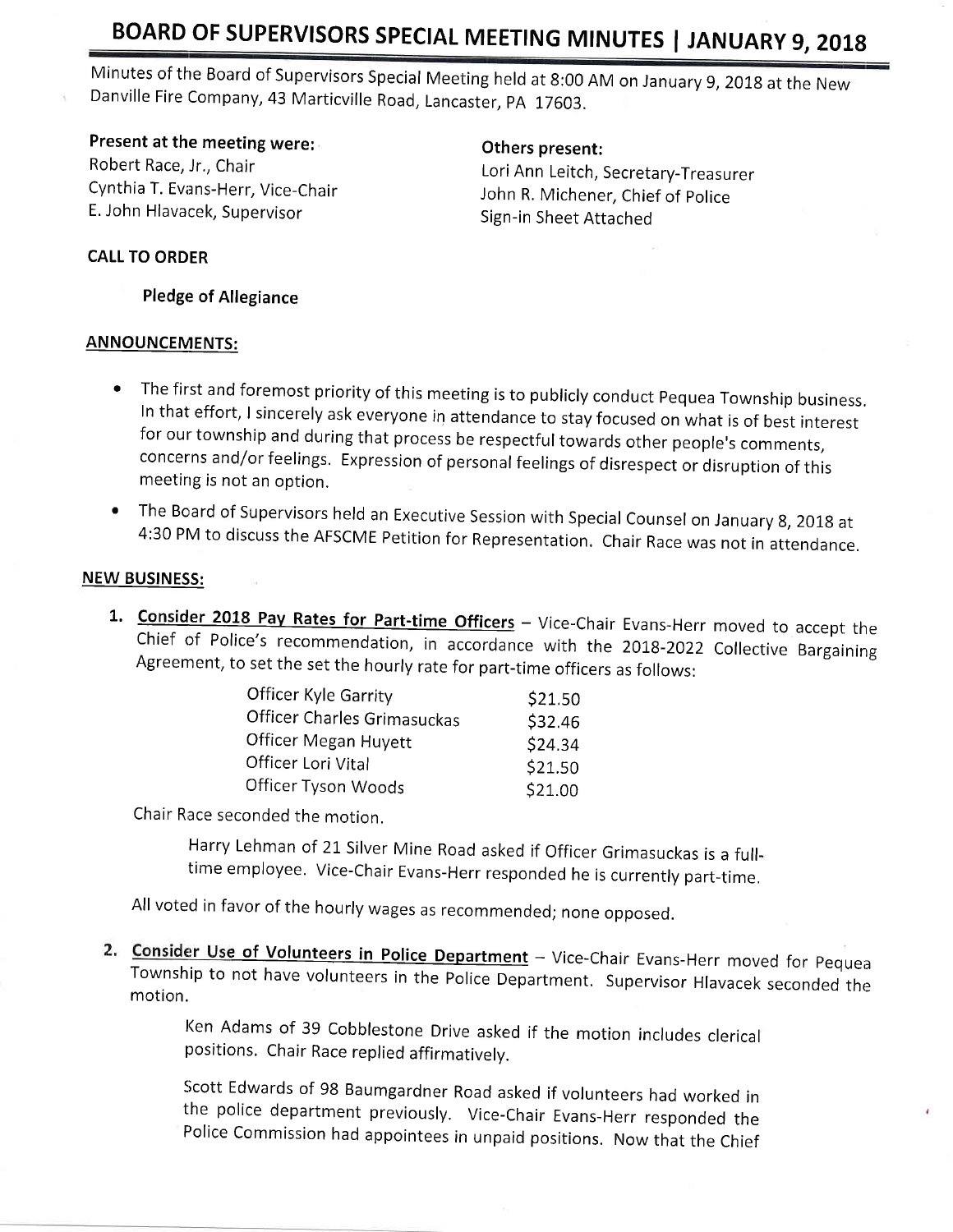is in the patrol rotation, he will not always be available to oversee <sup>a</sup> volunteer working at the station. Mr. Edwards encouraged the Board to consider the chief's need for administrative support, chair Race said if <sup>a</sup> problem arises, chief Michener can ask the Board to revisit the matter.

Mr. Lehman pointed out that there are different kinds of volunteers.

All voted in favor of not having volunteers in the police Department; none opposed,

3. Consider appointing Public Works Liaisons - Chair Race moved to appoint Vice-Chair Evans-Herr Liaison for the Municipal Separate Storm Sewer System (MS4). Supervisor Hlavacek seconded<br>the motion. All voted in favor; none opposed. Chair Race moved to appoint Supervisor Hlavacek<br>Liaison for the Public Works employees

> Mr. Adams suggested having one Liaison for the Public Works Department. Supervisor Hlavacek responded it is more manageable to divide the responsibility.

> Mr. Lehman believes the Park Crew should be under the same umbrella as the Road Crew.

Vice-chair Evans-Herr amended the motion to include chair Race as the Liaison for the public Works employees who report to the maintenance shop at the municipal building (1028 Millwood Road). All voted in favor; none opposed.

- 4. Consider Preparation of Road Bids and Bidding Process Supervisor Hlavacek moved to provide the list of planned road projects to the Engineer for preparation of the road bids for 2018. Following a short discussion, Supervisor Hlavacek amended his motion to include himself as the<br>point person to offer input to the Engineer. Chair Race seconded the motion. All voted in favor; none opposed.
- 5. Consider Pay Rate for Public Works Equipment Operator/Laborer Based on the advice of Labor Counsel, Supervisor Hlavacek moved to not take action on this agenda item at this time. Vice-<br>Chair Evans-Herr seconded the mo

#### PUBLIC COMMENTS:

Public comment for items not on the agenda will be taken at this time. Please come to the lectern, state your name and address, and limit your comments to three minutes so that others can speak if they wish. Additional tim

Mr. Adams cautioned the Board against being perceived as interfering with an employee's decision-making process regarding a collective bargaining unit.

Mr. Edwards asked for more information about the educational campaign launched by the Board of supervisors in response to the AFSCME petition, supervisor Hlavacek informed him there will be four letters sent to employees,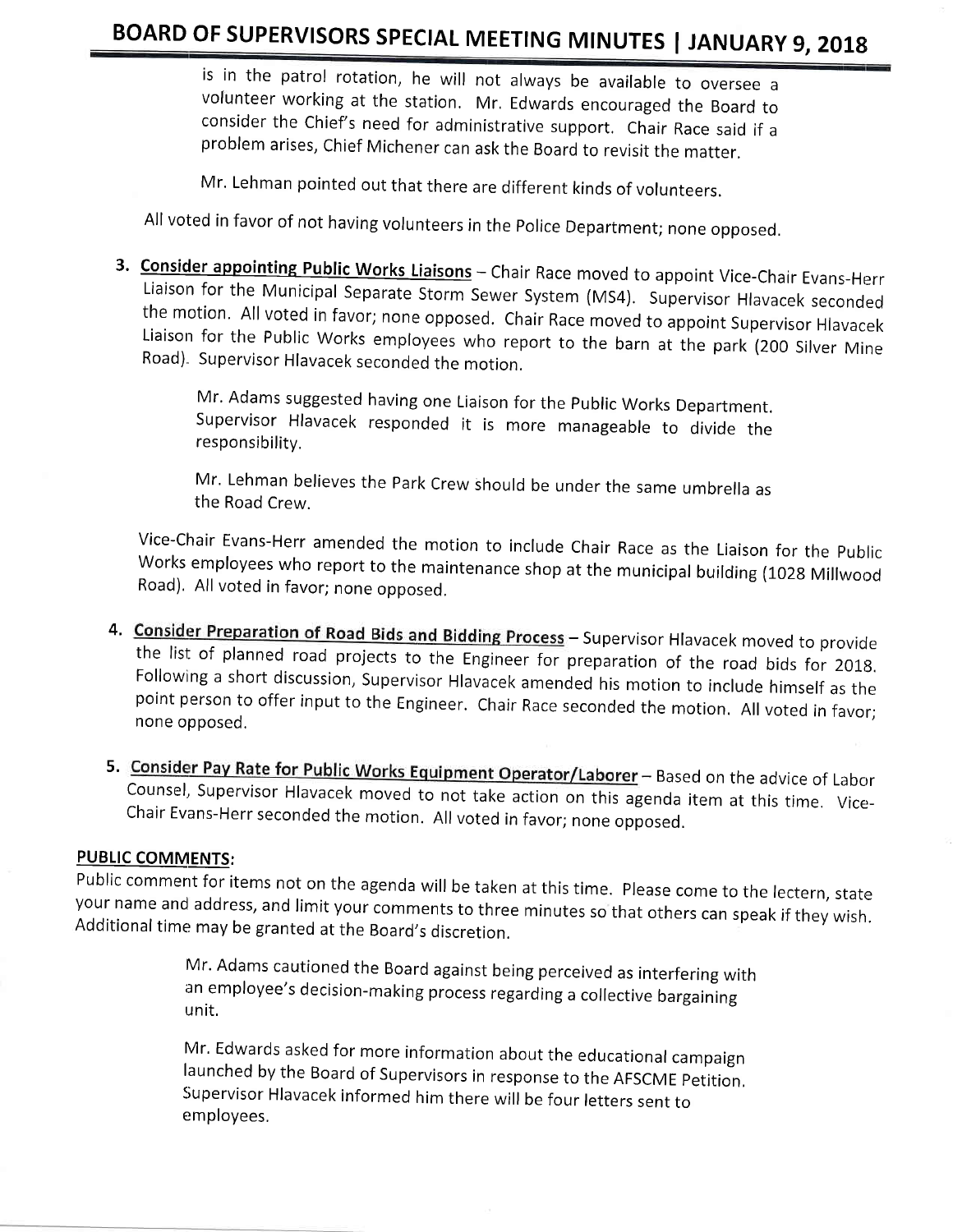# BOARD OF SUPERVISORS SPECIAL MEETING MINUTES | JANUARY 9, 2018

Vice-Chair Evans-Herr announced the Board of Supervisors was successful in upholding its Zoning Baumgard on the Ordinance on the second appeal of the Zoning Hearing Board's decision on the Schelling property at 330<br>Baumgardner Road.

## ADJOURNMENT

Chair Race adjourned the meeting at 8:47 AM.

Respectfully Submitted,

Lori Ann Leitch, Secretary